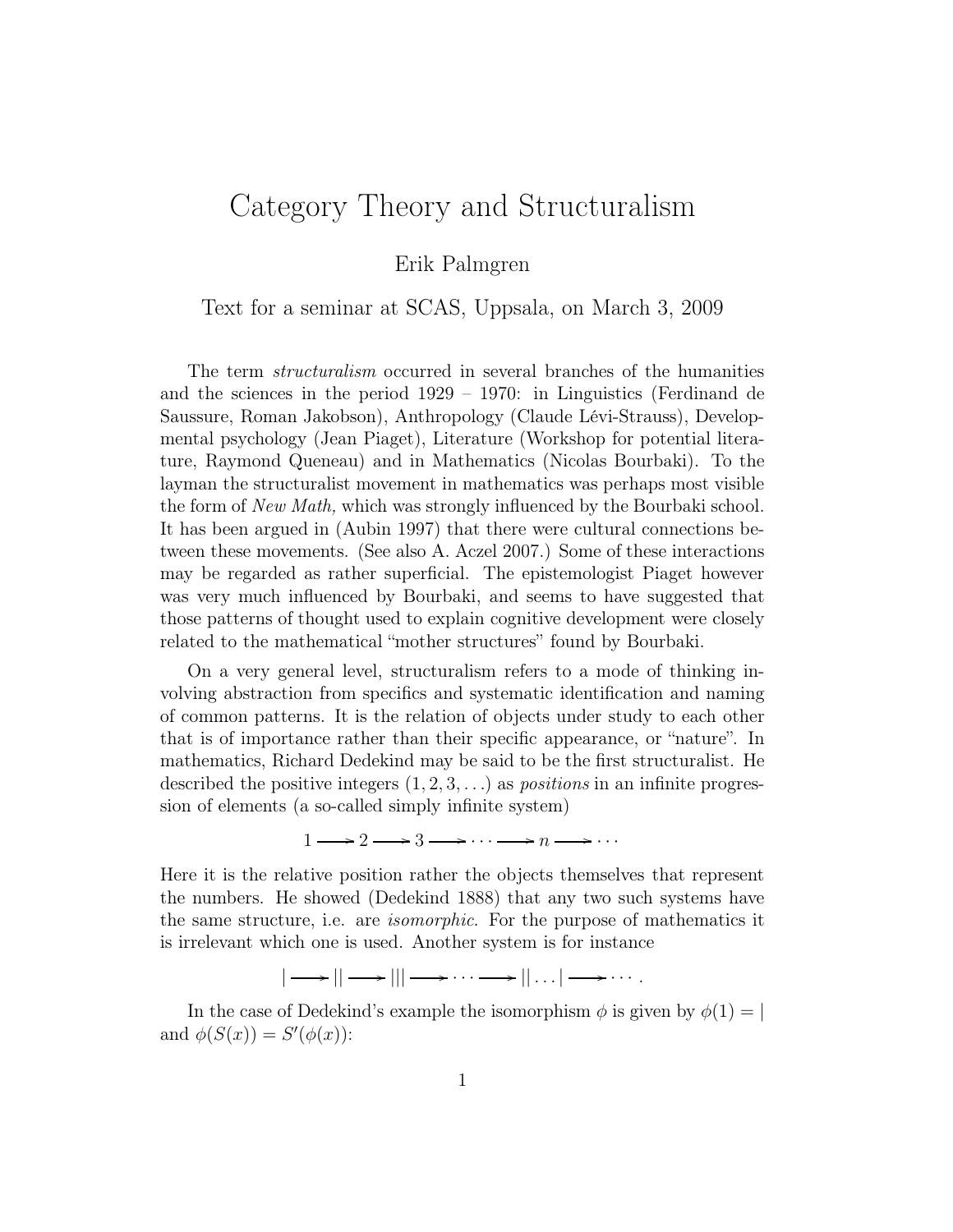

Further examples of isomorphisms: Two isomorphic graphs (undirected graphs) are



The isomorphism is specified by the following list of arrows

 $A \dashrightarrow d \qquad B \dashrightarrow b$  $C \dashrightarrow c$   $D \dashrightarrow a$  $E \dashrightarrow e$   $F \dashrightarrow f$ 

Unlike the natural numbers in Dedekind's simply infinite system, it is not possible to uniquely define any node in the graphs above by specifying how many neighbours the node should have (an example of a structural description with respect to graphs). For instance c and  $d$ , in the graph on the right, are indistinguishable. On the other hand this can be done fully in a simply infinite system: 1 is described as the element who has no predecessor; 2 has 1 as it unique predecessor; 3 has 2 as its unique predecessor, etc.

A very important structure in mathematics is that of a group. It arises naturally in physics and geometry.

"Theory of paper turning." Consider a blank A4 paper placed on a table.



The task is to see what kind of flips and turns can be made so that the corners are permuted.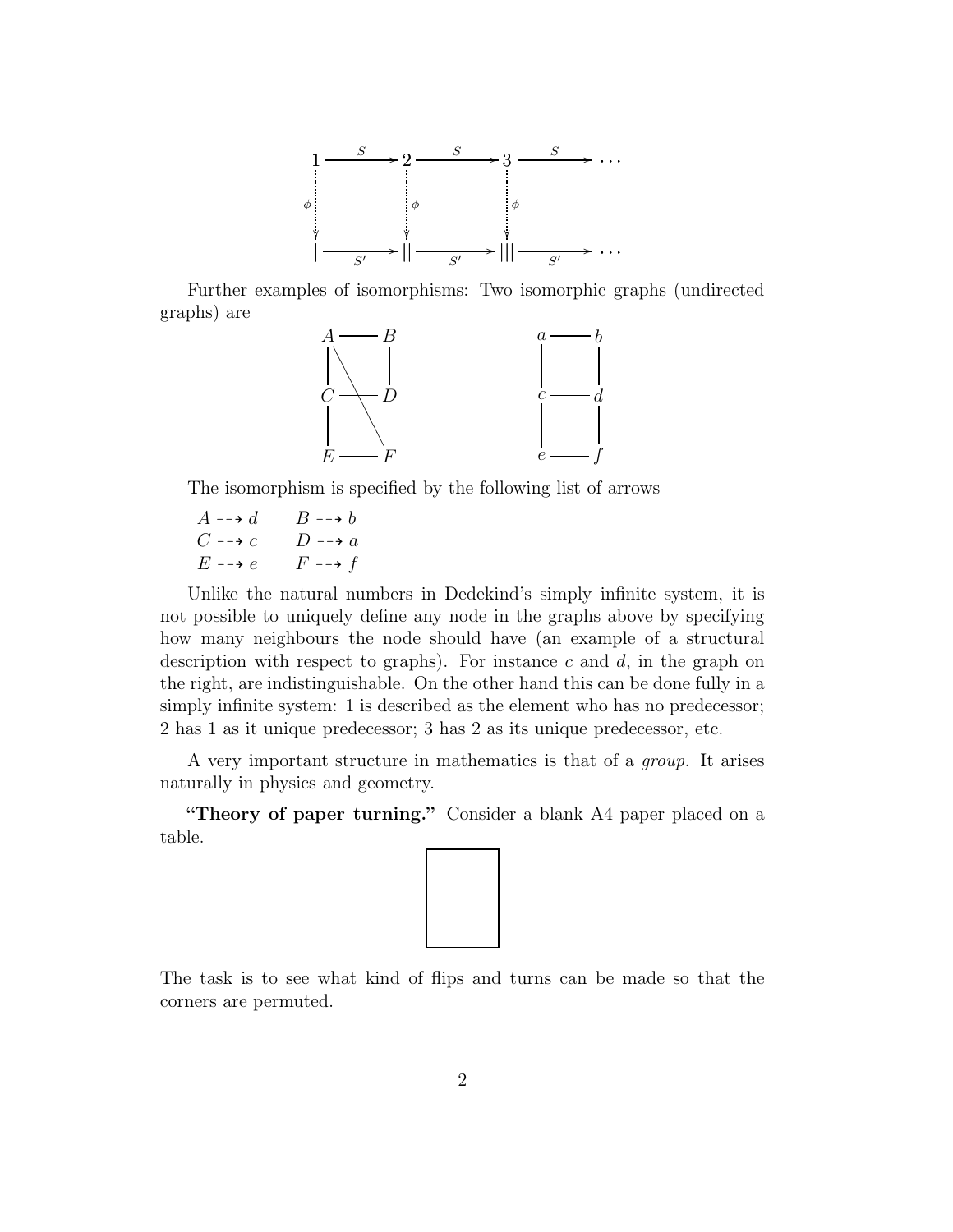

The actions (transformations) are thus: e (do nothing), h (flip the paper along the horizontal line), v (flip the paper along vertical line) and r (rotate the paper 180 degrees). These transformations constitute a so-called group structure which is exhibted by the multiplication table below. For instance horizontal flip followed by vertical flip is the same as a rotation, in symbols

$$
v \cdot h = r.
$$

The full table of possible transformations and their combinations is

$$
V: \quad \begin{array}{c|cccc}\n\cdot & e & h & v & r \\
\hline\ne & e & h & v & r \\
h & h & e & r & v \\
v & v & r & e & h \\
r & r & v & h & e\n\end{array}
$$

It satisfies the so-called group-laws

$$
e \cdot x = x = x \cdot (x \cdot y) \cdot z = x \cdot (y \cdot z),
$$

$$
x \cdot x^{-1} = e \qquad x^{-1} \cdot x = e.
$$

An abstract group is any set G with operations  $\cdot$  and ( )<sup>-1</sup> and a neutral element e satisfying these laws. Further examples of groups are (1) the nonzero rational numbers with usual multiplication, (2)  $\mathbb{Z}_n$  integers modulo n with addition as the group operation ( $n = 12$  or  $n = 24$  is "clock arithmetic"), (3) in case we instead of A4 sheets consider pieces of paper that have the shape of regular polygons (isosceles triangles, squares, pentagons, etc.) we get the so-called dihedral groups. These give important examples of noncommutative groups, i.e. where it may happen that  $x \cdot y \neq y \cdot x$ .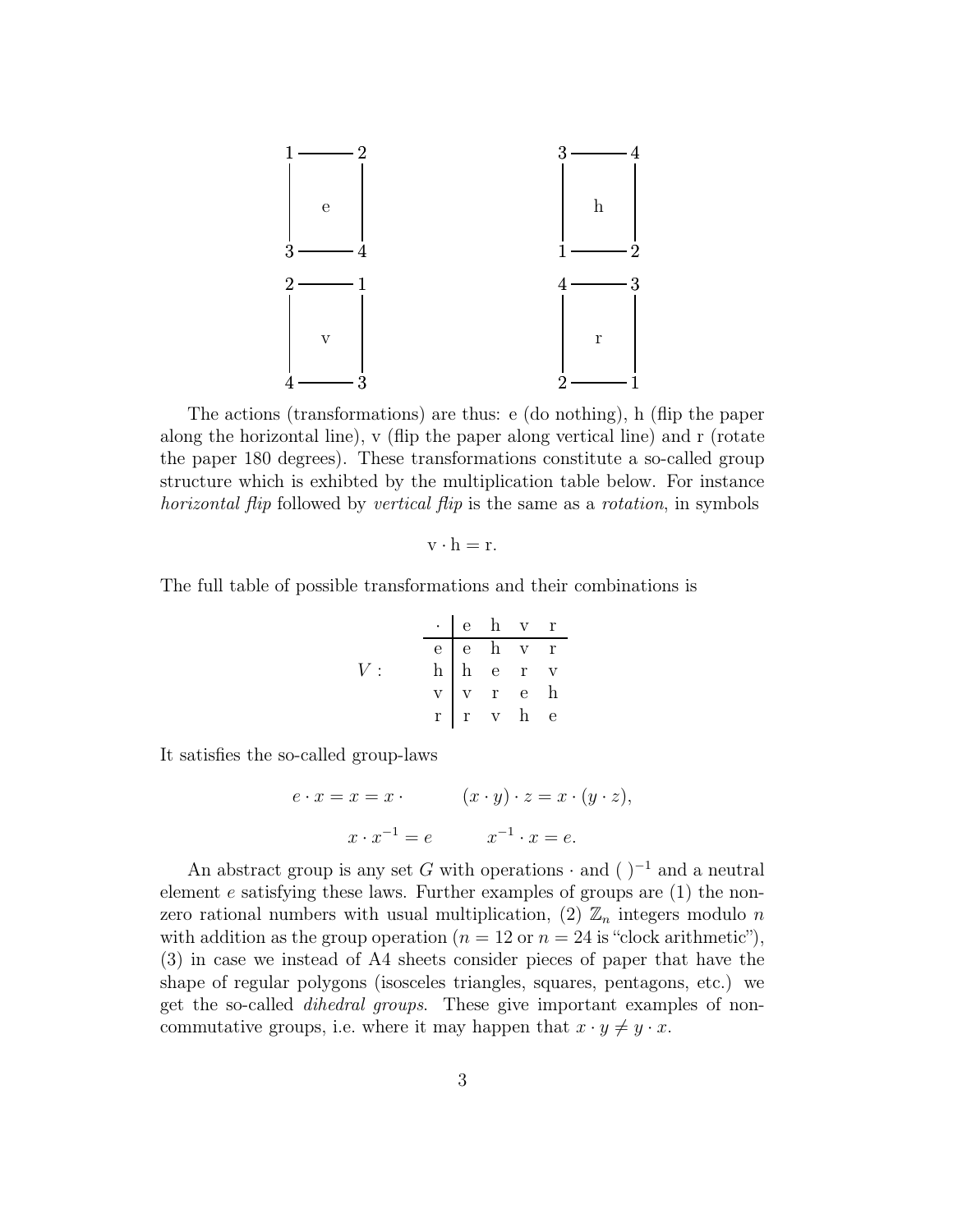The fact that all the actions in the group  $V$  are determined by the two kinds of flips is embodied in the group isomorphism

$$
V \cong \mathbb{Z}_2 \times \mathbb{Z}_2.
$$

In his study of kinship in aboriginal tribes in Australia the anthropologist Lévi-Strauss enlisted André Weil, one of the collaborators of Bourbaki, to help him analyze the complicated intermarriage patterns. Weil discovered that one could use the mathematical group structure of marriage rules to analyze whether subpopulations would eventually be (genetically) isolated. Such a marriage rule could be that males of certain tribes were required to join another tribe to marry. Weil was proud of this discovery (A. Aczel 2007) which appeared in appendix to one of Lévi-Strauss' seminal books on kinship.

The early nineteenth century saw the development of alternative geometries, Non-euclidean geometries. For this reason the defects of Euclid's classical axiomatic account of geometry — The Elements — became more and more visible. In 1899 David Hilbert published the first fully precise treatment of geometry, Grundlagen der Geometrie. The proofs therein did not rely on any intuition or preconception about space, but used only the axioms and logical deduction. To make this point he quipped in a private conversation that the inferences of his geometry would be equally valid if he replaced the terms *point*, line and *plane* with the words *beer jug, chair* and *table*, respectively. This work became a model for the modern axiomatic method.

A group of leading mathematicians, using the pen name Nicolas Bourbaki, undertook in 1934 the task of making a unified development of central parts of mathematics according to this new standard. This resulted in a long series of books Eléments de Mathématique that became very influential. In a manifesto (Bourbaki 1950) some main principles of their structuralist view of mathematics were presented. Some "mother structures" were proposed that dealt with order, algebraic operations and topology (theory of continuous transformation). These were supposed to occur in various combinations in a given mathematical structure. In Leo Corry's account of the evolution of structures in mathematics (Corry 2004) it is noted that there was actually a great discrepancy between Bourbaki's informal use of the word structure and his formal logical theory of structures.

The rather complicated formal theory of structures was hardly used in the actual development of the Eléments de Mathématique. Each structure (in the formal sense) is based on a system of sets, operations and relations, and to each type of structure a notion of isomorphism is associated. (These structures are thus akin to the familiar models associated with first-order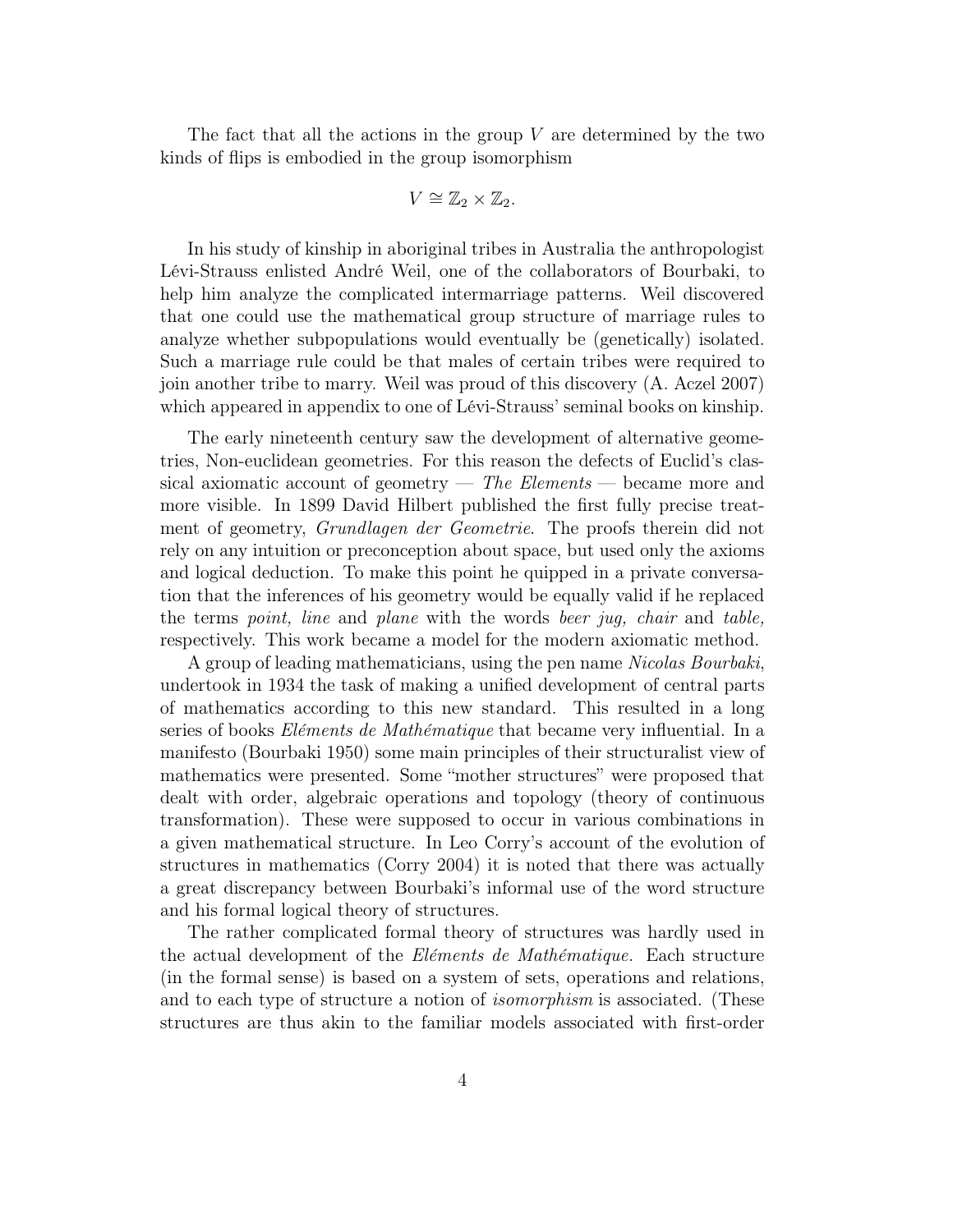logic, but allow for higher-order relations to accommodate topologies and similar structures.)

Bourbaki's formal notion of structure was indeed inadequate. In areas like algebraic geometry one dealt with structures (e.g. sheaves of abelian groups) that were not based on sets. The mathematical notion of a category developed by Samuel Eilenberg and Saunders MacLane in the 1940s turned out to be able encompass such structures as well. A category  $\mathcal C$  is basically a graph with arrows between a collection of nodes called objects. These arrows are considered as the admissible transformations (morphisms) between the objects. Two morphisms  $f$  and  $g$  may be composed to form a new morphism  $f \circ q$  provided the arrow f begins where q ends. The composition operation ◦ obeys the so-called monoid laws

$$
(f \circ g) \circ h = f \circ (g \circ h) \qquad f \circ 1 = f \qquad 1 \circ f = f
$$

1 is a special identity morphism that is assumed to exist for each object.

Examples. A basic example of a category is the category **Ens** of sets. Its objects are sets and its arrows are functions and ◦ is the usual function composition. From this category, the categories of groups, rings and topological spaces can be obtained by imposing appropriate structures on the sets and requiring the functions to respect these structures. Categories so obtained are called concrete categories.

In an arbitrary (abstract) category an *isomorphism* is now a morphism A  $f \rightarrow B$  for which there exists a morphism  $B \xrightarrow{g} A$  with the property that  $f \circ g = 1$  and  $g \circ f = 1$ . Intuitively, we can transform A into B using f and then using q we can come back to  $A$ . We may also proceed in the opposite direction starting out with B.

In contrast to Bourbaki's definition we have a notion of isomorphism that do not refer to the internal structure of the objects. Indeed, the objects may just be positions or place holders. Remarkably, by stating conditions on the "web" of arrows we may impose internal structure on the objects. These structures are determined only up to isomorphism, just as for Dedekind's natural numbers. For instance, if we have a category  $\mathcal C$  with Cartesian products we may define what a group object is in  $\mathcal C$  (cf. MacLane 1997). This gives a vast generalization of the usual notion of group, as it need not be based on a set of group elements.

Definition: A terminal object in a category  $\mathcal C$  is an object 1, such that for any object A of C there is a unique arrow from A to 1, which we denote by  $!_A.$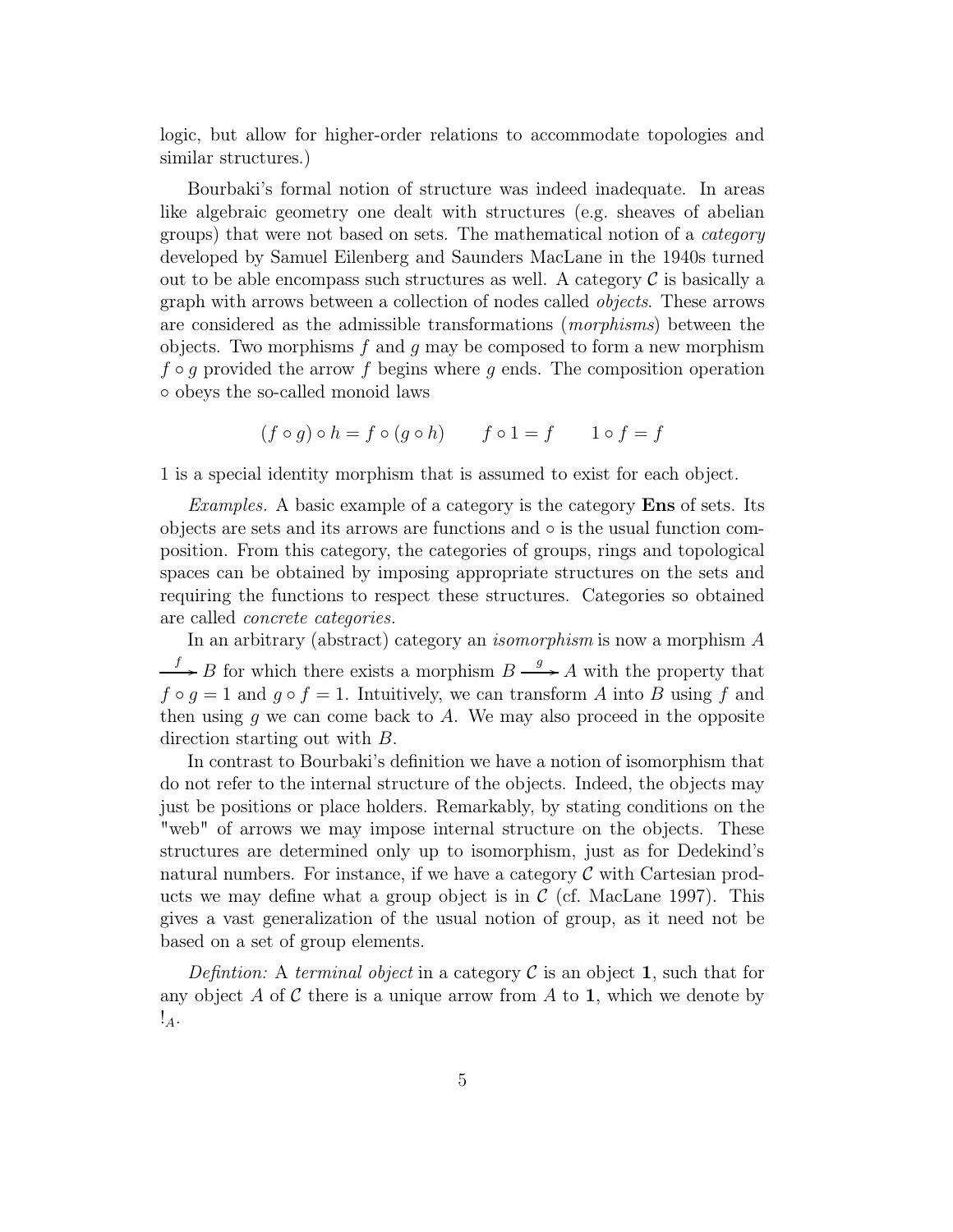Definition: A category C has *(binary)* Cartesian products if for any pair of objects A and B there is an object  $A \times B$  and two arrows  $\pi_1 : A \times B$  $\rightarrow A$  and  $\pi_2 : A \times B \longrightarrow B$ , such that if C is any other object with arrows  $f: C \longrightarrow A$  and  $g: C \longrightarrow B$  there is a unique arrow  $\langle f, g\rangle : C \longrightarrow A \times B$ so that

$$
\pi_1 \circ \langle f, g \rangle = f
$$
  

$$
\pi_2 \circ \langle f, g \rangle = g
$$

Diagrammatically, this is expressed as



Thus arrows with same starting point can be paired together to form a new arrow  $\langle f, q \rangle$ . The orginal arrows can be recovered by composition with the projections  $\pi_1$  and  $\pi_2$ .

For any category C with binary Cartesian products and a terminal object 1 we may define a *group object* in  $\mathbb C$  to consist of an object G and three arrows

$$
1 \xrightarrow{e} G \qquad G \times G \xrightarrow{m} G \qquad G \xrightarrow{i} G
$$

(neutral element, multiplication and inverse) which satisfies the (rather) straightforward translations of the usual group laws using  $\langle , \rangle$  and  $\langle , \rangle$ . We refer to, e.g., (McLarty 1992) for further details.

In the category of sets the group objects are just the usual groups (of which we have seen some examples of). But the definition is now much more general, and we can investigate the structure of groups in many different categories. For instance, in the category of topological spaces Top, a group object is what was already known as a topological group, i.e. a topological space which is a group with continuous multiplication and inversion. Various matrix groups provide good examples.

The notion of a simply infinite system can be captured in category theory, faithfully to Dedekind's idea. In a (cartesian closed) category a natural number object is a pair of arrows

$$
1 \xrightarrow{0} N \xrightarrow{S} N,
$$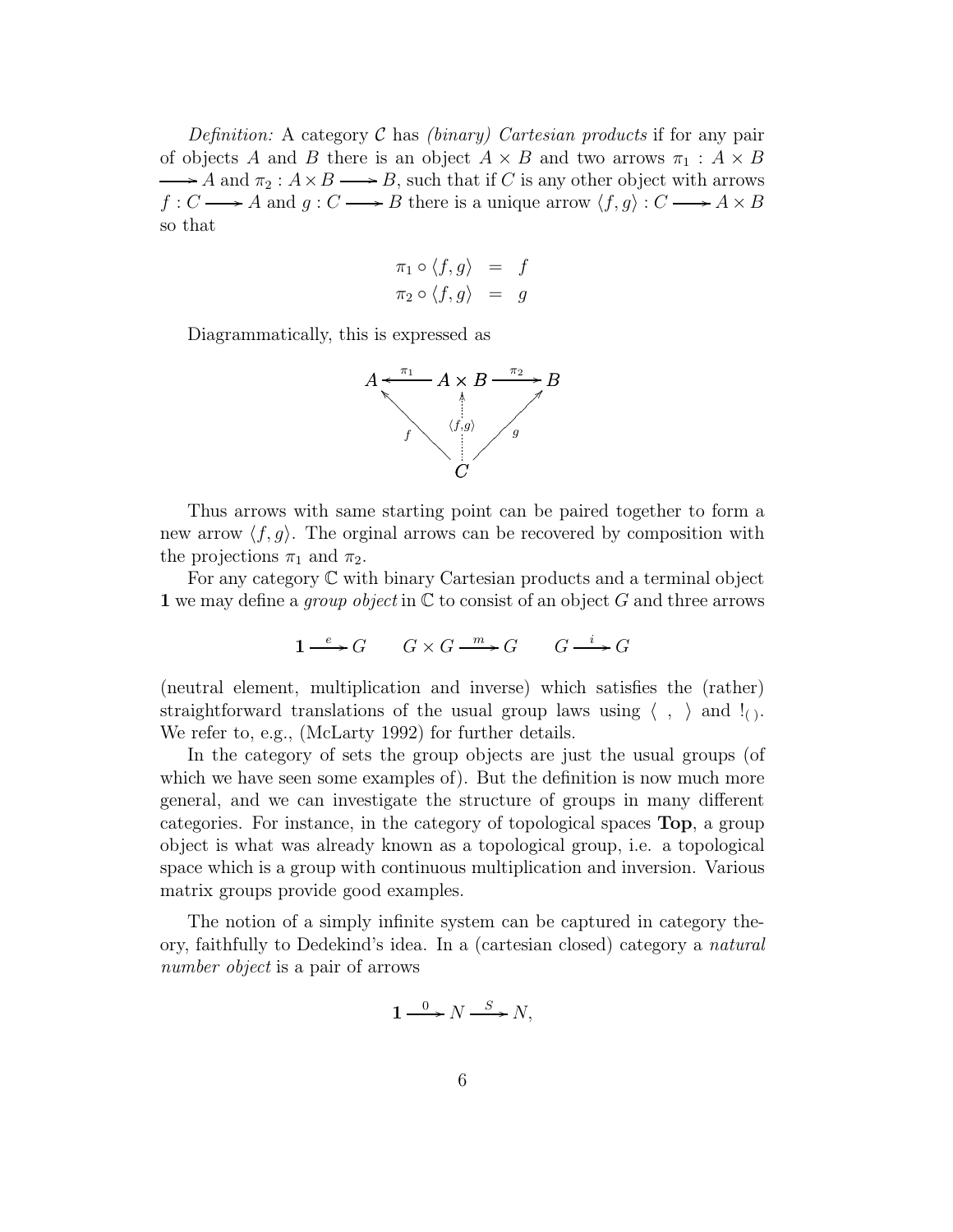which is such that if for any other pair with

$$
1 \xrightarrow{b} A \xrightarrow{f} A
$$

there is a unique arrow  $r : N \longrightarrow A$  with

$$
r \circ 0 = b,
$$
  

$$
r \circ S = f \circ r.
$$

It is easy to show that two natural numbers objects must be isomorphic.

William Lawvere proposed in the beginning of 1960s that the theory of categories could serve as a foundation for the whole of mathematics in place of set theory (Lawvere 1964). Together with Myles Tierney he developed, at the end of the decade, a more general foundation, the notion of *elementary topos*, which connected it to Brouwer's intuitionistic mathematics. See McLarty (1992, 2002) and Awodey (1996). Awodey and McLarty have advocated category theory as a structuralist foundation for mathematics.

An elementary topos is a category which incorporate some features from set theory, which can informally (and incompletely) described be as follows

- It has binary cartesian products and a terminal object ("one element set").
- It has a natural number object.
- The solutions to an equation of arrows is a object:

$$
\{x \in X : f(x) = g(x)\}\
$$

(Equalizers exists)

- The arrows from one object A to another object B form an object  $B^A$ (Cartesian closure).
- There an object  $\Omega$  of truth-values and a bijective correspondence between subobjects ("subsets") of an object  $X$  and arrows ("characteristic functions")  $X \longrightarrow \Omega$ . Power objects are defined by  $P(X) = \Omega^X$ .

In category theory we can, at least in a formal way, realize Brouwer's dictum about mathematics being prior to logic. It is possible to formulate many properties of a category in a very rudimentary logic for equation solving, in which all the logical formulas have the form: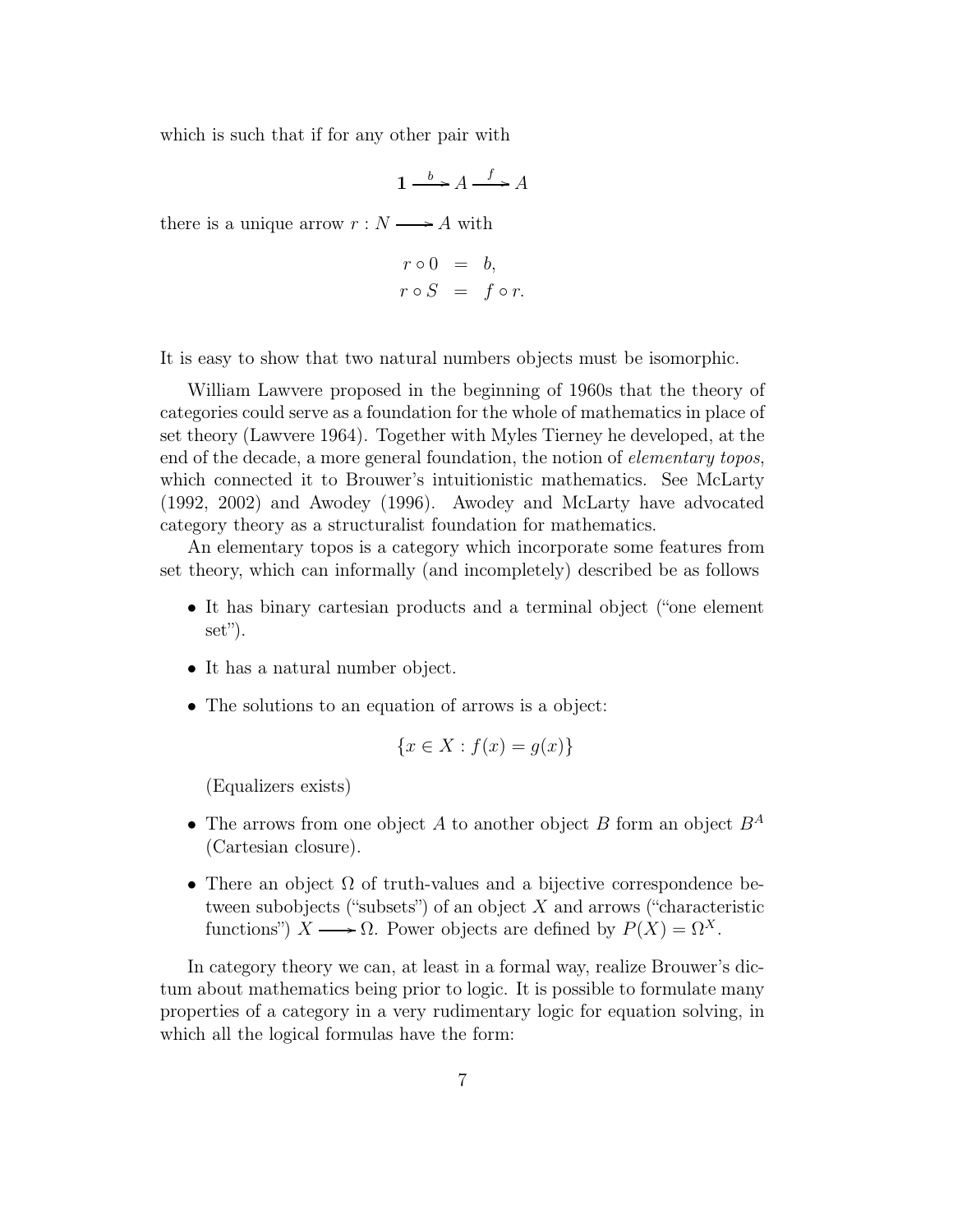If the system  $A$  of equations has a solution, then the system  $B$ of equations also has a solution.

These equations may posed between completely abstract entities, which need not be numbers. In such an equational language we can formulate the properties of an elementary topos.

There is a debate whether category theory is an adequate or natural foundation for mathematics (Feferman 1977, Awodey 1996, Hellman 2003, McLarty 2004). Does it (secretly) require classical ZF set theory as a foundation or motivation? Studies like (Joyal and Moerdijk 1995), (Moerdijk and Palmgren 2002) and (Moerdijk and van den Berg 2006) shows that it is not tied to classical foundations. One may indeed build predicative versions of elementary toposes upon constructive type theories like Martin-Löf's theory (Martin-Löf 1975), or constructive set theories, like that of P. Aczel (1978).

It category theory a natural foundation for mathematics?

- It describes well the practice of certain disciplines of mathematics.
- It is less clear that it explains the foundations as simple as possible.

It is seems to be a general experience among practioneers that a categorytheoretic framework tends to favour constructive modes of reasoning. Why is this so?

- Many categorical constructions can be expressed in fragments of logic (regular logic or geometric logic). For these fragments uses of the principle of excluded middle can always be eliminated (Barr's Theorem).
- Fundamental constructions are defined by universal properties, which tends to give unique and canonical constructions.
- Fundamental constructions are made to work in sheaves, which is akin to Kripke models, and thus forces use of intutionistic logic.

## References

- [1] A.D. Aczel, The Artist and the Mathematician: The Story of Nicolas Bourbaki, the Genius Mathematician Who Never Existed. High Stakes Publishing 2007.
- [2] P. Aczel. The type theoretic interpretation of constructive set theory. In A. MacIntyre and L. Pacholski (eds.) Logic Colloquium '77. North-Holland 1978.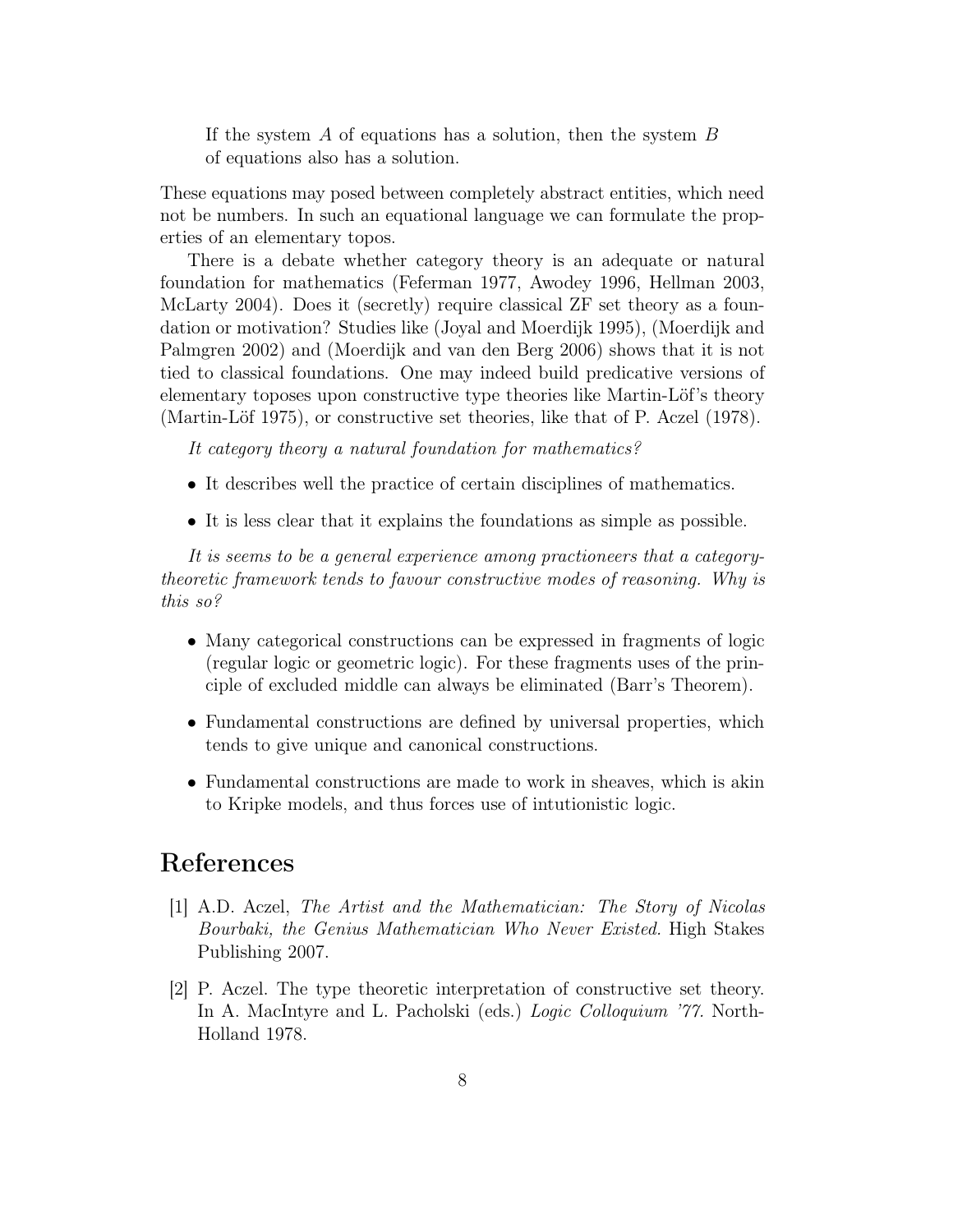- [3] D. Aubin. The Withering Immortality of Nicholas Bourbaki: A Cultural Connector at the Confluence of Mathematics, Structuralism and the Oulipo in France, *Science in Context* 10(1997), 297 – 342. URL: http://people.math.jussieu.fr/˜daubin/publis/1997.pdf
- [4] S. Awodey. Structure in Mathematics and Logic: A Categorical Perspective. *Philosophia Mathematica*  $4(1996)$ ,  $209 - 237$ .
- [5] B. van den Berg and I. Moerdijk. A unified approach to Algebraic Set Theory. To appear in the proceedings of Logic Colloquium 2006.
- [6] N. Bourbaki. The Architecture of Mathematics. American Mathematical Monthly 57(1950), 221 – 232.
- [7] L. Corry. Modern Algebra and the Rise of Mathematical Structures. Second rev. ed. Birkhäuser 2004.
- [8] R. Dedekind. Was Sind und Sollen die Zahlen? Braunschweig 1888.
- [9] S. Feferman. Categorical foundations and foundations of category theory. In: R. Butts and J. Hintikka (eds.) Logic, Foundations of Mathematics and Computability. Reidel 1977, pp. 149 – 169.
- [10] G. Hellman. Does category theory provide a framework for mathematical structuralism? Philosophia Mathematica 11(2003), 129 – 157.
- [11] A. Joyal and I. Moerdijk. Algebraic Set Theory. Cambridge University Press 1995.
- [12] F.W. Lawvere. An elementary theory of the category of sets. Proceedings of the National Academy of the U.S.A,  $52(1964)$ ,  $1506 - 1511$ .
- [13] S. Mac Lane. Categories for the Working Mathematician. Springer 1997.
- [14] S. Mac Lane. Structure in Mathematics. Philosophia Mathematica 4  $(1996), 174 - 183.$
- [15] C. McLarty. Elementary Categories, Elementary Toposes. Oxford University Press 1992.
- [16] C. McLarty. Numbers can be just what they have to. Noûs 27(1993),  $487 - 498.$
- [17] C. McLarty. Exploring Categorical Structuralism. Philosophia Mathematica  $12(2004)$ ,  $37-53$ .